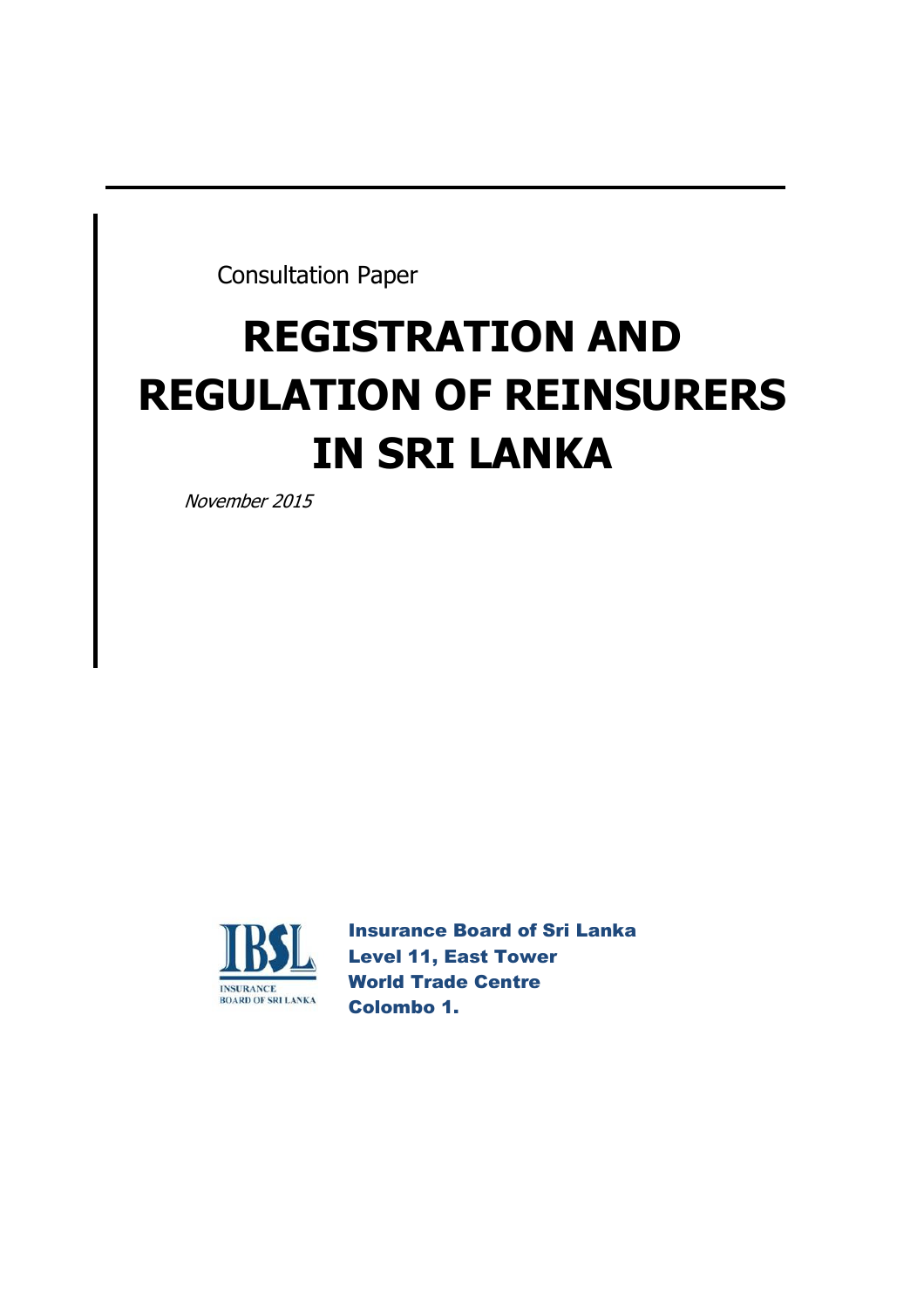### **CONSULTATION PAPER**

## **REGISTRATION AND REGULATION OF REINSURERS IN SRI LANKA**

#### **Introduction:**

The Insurance Board of Sri Lanka has received requests from many interested parties to set up reinsurance company/companies in Sri Lanka. As per the current Insurance Law, there is no specific regulatory framework for establishing and regulating reinsurance companies in Sri Lanka.

Reinsurance is an important risk management tool used within the insurance industry, to spread the uncertain cost of risk exposure over a larger global capital base. The complexity of reinsurance products has evolved substantially in recent years and this remains an untapped market in Sri Lanka.

We are of the opinion that allowing the formation of local and foreign owned reinsurance companies in Sri Lanka will support and enhance the local insurance industry and the country's economy.

As such, we have attached herewith a consultation paper and proposed legislative changes and rules in relation to registration and regulation of reinsurers in Sri Lanka, for the views of the insurance industry and the general public on the same. IBSL in particular wishes to obtain the views of those intending carrying on business as reinsurers and those who use or rely on the work of reinsures.

#### **Comments on Consultation Paper:**

The comments received would be subject to consideration by IBSL and may be made publicly available and will not be treated as confidential unless a special request is made in this respect. We will not accept a standard confidentiality statement in an email message as a request for non-disclosure. Please send any clearly identified confidential submissions separately, if reasonably possible, so that we may more easily keep them apart from the non-confidential submissions. Please keep in mind that IBSL may have to disregard confidential submissions that in fairness should be made available to others for further comment. For that reason, please avoid confidential submissions if possible, or keep them short.

Copies of this consultation paper are available to download from our website – www.ibsl.gov.lk/publicconsultations.html. Alternatively, you can request paper copies by calling IBSL on 2396184 - 9.

2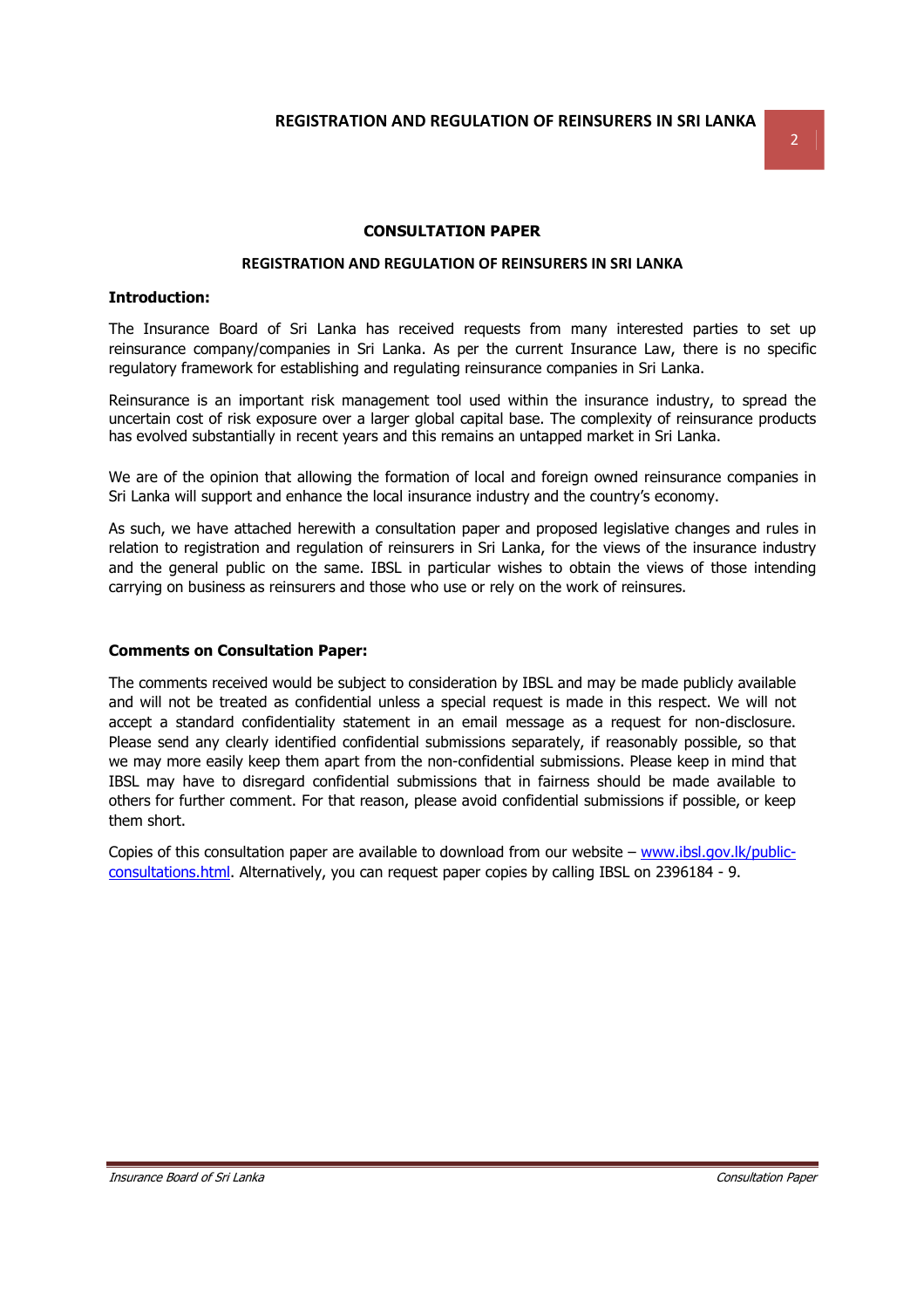Please send in your comments under the title "**REGISTRATION AND REGULATION OF REINSURERS IN SRI LANKA** " on or before 31<sup>st</sup> December 2015 by registered post or e - mail or fax to:

Mrs. Damayanthi Fernando, Director General, The Insurance Board of Sri lanka, Level 11, East Tower, World Trade Centre, Colombo 01.

E mail: info@ibsl.gov.lk

Fax: 2396190

# **Table of Contents**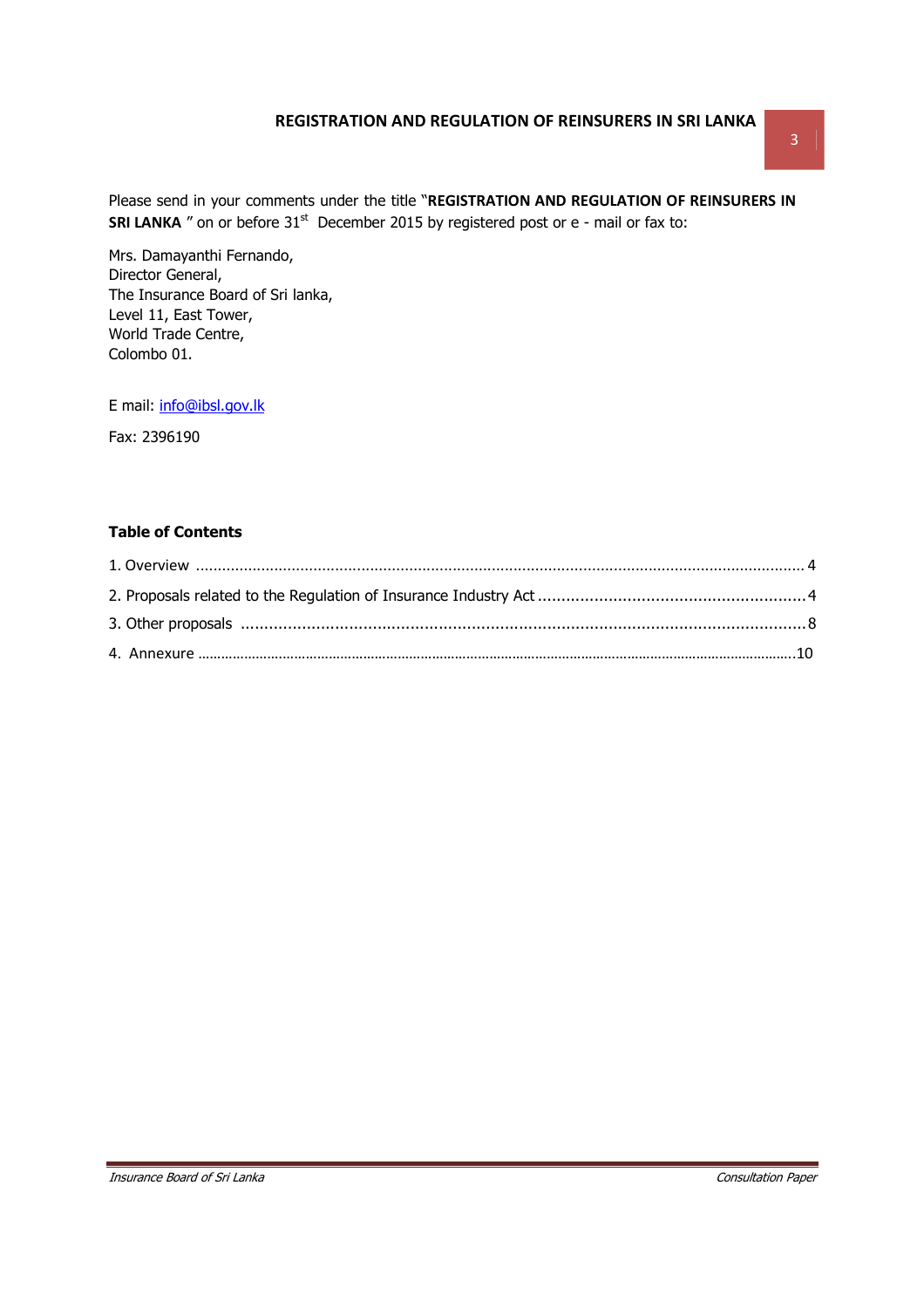#### **Overview**

- 1.1 IBSL proposes to affect legislative changes to enable the registration of pure reinsurance companies in Sri Lanka in appropriate cases. (No insurers, except the National Insurance Trust Fund Board, have permission at present to carry on reinsurance business.)
- 1.2 This consultation paper sets out IBSL's proposed approach. All stakeholders and prospective stakeholders in Sri Lanka's insurance industry and the wider economy are invited to make submissions. **Please ensure that submissions arguing against any of the proposals in this paper are well supported by reasons and evidence.**
- 1.3 Broadly, in IBSL's view, reinsurance business should be regulated prudentially in Sri Lanka in much the same way as direct insurance (although, under risk based supervision, the regulatory result may not always be the same). This policy is consistent with the International Association of Insurance Supervisors (IAIS) Insurance Core Principles.
- 1.4 As the IAIS has stated, regulators should impose requirements and apply the degree of supervision reflecting the characteristics of the reinsurance business and the nature of the risks. Regulation should not stifle innovation that would improve the efficiency and stability of the insurance market, and overly strict regulation may unduly inhibit market entry.
- 1.5 In this paper, IBSL addresses the following issues:
	- Composites,
	- Establishment as a public company/ branches,
	- Paid up capital, deposits, and fees,
	- Lloyd's of London,
	- Listing,
	- Restricting business to insurance business,
	- Retrocession to the National Insurance Trust Fund Board,
	- Filing policy forms with IBSL,
	- Limits on assets kept outside Sri Lanka,
	- Risk based capital rules,
	- Principles for businesses.

## **Proposals related to the Regulation of Insurance Industry Act**

2.1 In IBSL's view, the Regulation of Insurance Industry Act, No.43 of 2000 (as amended) ("the **Act**") does not require to be amended to specifically deal with reinsurance business. Section 12(1) states that "no person shall carry on insurance business in Sri Lanka unless such person is for the time being registered ... under this Act". Under the common law, both direct insurance and reinsurance business (including retrocession) can be defined as "carrying on insurance business". There is nothing in the Act that might affect this conclusion. For example, there is nothing in the definition of "*insurance business"* that excludes reinsurance business.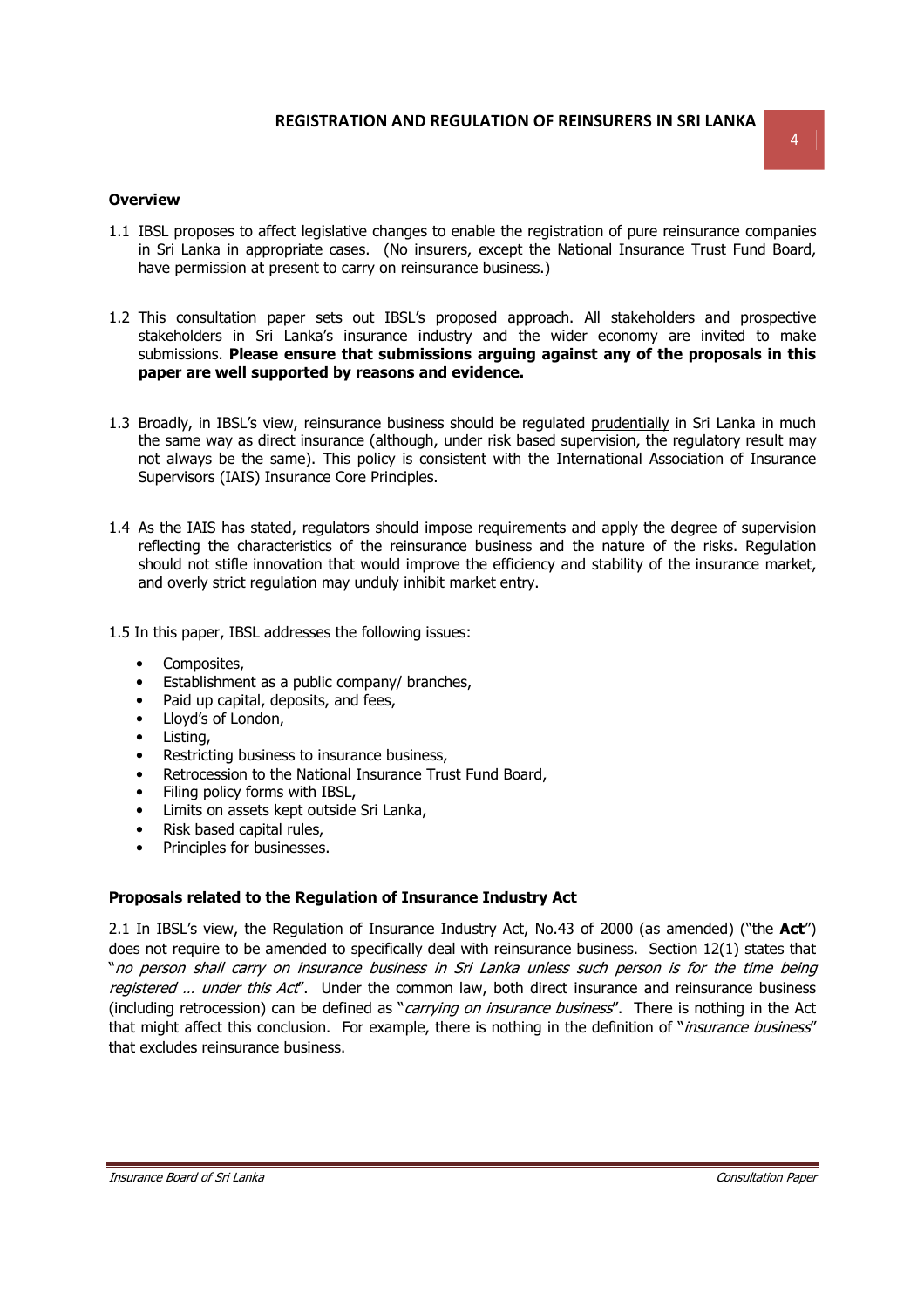2.2 However, there are other provisions in the Act that need to be addressed.

### **Composites**

2.3 Under section 12(2) of the Act, insurance companies may apply to carry on general or long term insurance business, but not both. Many pure reinsurance companies are composites. Some jurisdictions do not allow composites (limiting registered reinsurance companies to general or long term business), but many jurisdictions do not limit pure reinsurance companies in this way.

2.4 IBSL proposes that, at this stage of the market's development, IBSL should not permit pure reinsurers to operate as composites. This has the advantage of simplicity and greater safety.

Question: Accordingly, section 12(2) would continue to apply to pure reinsurers although it would be amended to enable exceptions for reinsurers [and micro-insurance] in future. What are your views?

### Public company

2.5 Section 13(1)(a) requires insurers (defined to mean insurance companies registered under the Act) to be a public company incorporated and registered under the Sri Lanka Companies Act. Many jurisdictions permit pure reinsurance companies to operate through a branch, and some (eg, the United Kingdom) also allow insurance business on a services only basis (without a permanent establishment in the jurisdiction). The arguments for and against allowing branches are finely balanced. With a branch, you may bring the full capacity of the head office into the country, including expertise and financial resources. But this can also happen with a subsidiary. On the other hand, a branch may have little independence from head office and there may be no real management in the jurisdiction, and no board of directors. Perhaps the main benefit of a subsidiary is increased control by the regulator, especially if the firm runs into financial difficulty or becomes insolvent.

2.6 For reasons of simplicity and greater safety, IBSL proposes no change to section 13(1)(a) except to add a new section to enable exceptions for reinsurance companies in future.

Question: Although the Act would be amended to enable exceptions for reinsurance companies in future, (re)insurance companies established outside Sri Lanka would not at this time be permitted to set up branches in the jurisdiction, and services business would continue to be prohibited. What are your views?

#### Paid up capital, deposits, and fees

2.7 Under sections 13(1) and (2) and 16(2), IBSL may prescribe different amounts of paid up share capital, deposits, or fees for different "classes of insurance business" (defined in the Act as long term insurance business or general insurance business). IBSL proposes, in addition, that it should be able to prescribe different amounts for direct insurance and reinsurance business or to set amounts based on the number, size, or category or sub-class of insurance business carried on.

2.8 However, it is not clear that different amounts of paid up share capital, deposits, or fees for pure reinsurers would be appropriate at this time. The paid up capital and deposit requirements under the Act should not be a challenge for prospective reinsurers. And paid up share capital and deposits may be increased (although not reduced) under Sections 53 or 95A in appropriate cases. With experience, we may take a different view in due course, but at present IBSL does not propose to impose different levels of paid up capital, deposits, or fees for reinsurance.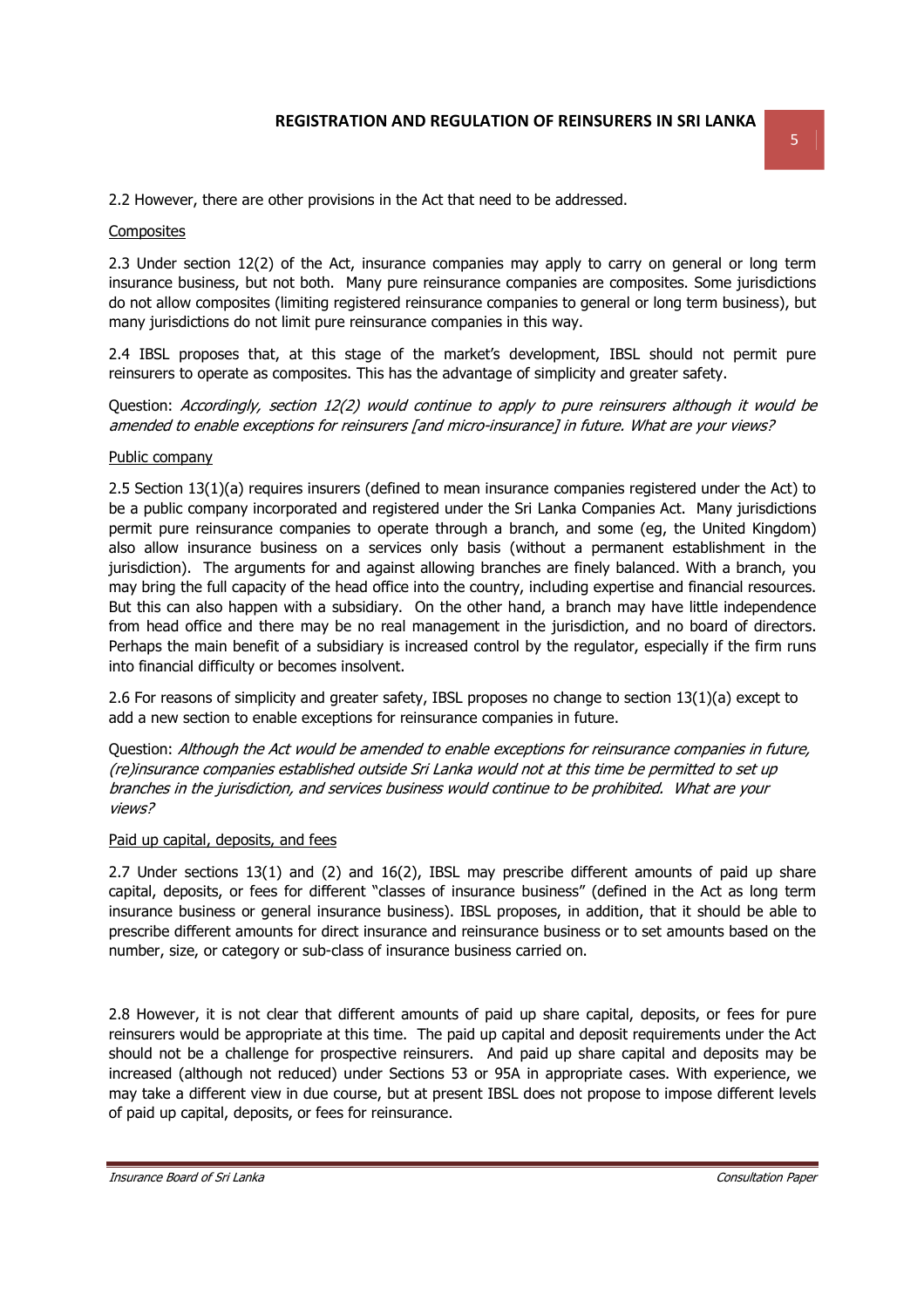Question: IBSL proposes to treat direct insurance and reinsurance business the same under sections 13(1) and (2) and 16(2). It will, however, pursue legislative amendments to enable different levels of paid up capital, deposits, or fees in future, depending on whether the business is direct or reinsurance, by size, or by category or sub-class. What are your views?

## Lloyd's of London

2.9 Lloyd's should be able to apply for registration, whether as a direct insurer or reinsurer. It is a significant and well capitalized player in the global market. Although many of Lloyd's members are incorporated, they are essentially capital providers. Lloyd's insurance business is conducted through unincorporated syndicates (which form and re-form). Lloyd's insurance business in a jurisdiction will probably involve more than one syndicate, and different syndicates from time to time. It is not possible for a syndicate to incorporate.

2.10 IBSL proposes that it would be appropriate to enable Lloyd's to be registered, should it wish to apply to do so, to carry on (re)insurance business. This would of necessity be on somewhat different terms from other insurance entities due to its peculiar structure - http://www.lloyds.com/lloyds/about-us/whatis-lloyds.

Question: IBSL proposes that the Act be amended to enable Lloyd's to be registered as a branch on terms acceptable to IBSL. See proposed new section 13A in the annex. What are your views?

#### Listing

2.11 Under section 15A, insurers must be listed in Sri Lanka within three years of registration. The Act has been amended to exempt non-listed subsidiaries of companies that are listed on a recognized exchange. Reinsurers not held by a suitably listed company would be required to list in Sri Lanka.

Question: For reasons of simplicity, IBSL proposes that section 15A (and the exemption) would apply to both direct insurers and pure reinsurers. What are your views?

#### Only insurance business

2.12 Under section 12(4), (re)insurers may not carry on any business other than insurance business. There is an exception for ancillary financial services business. Many jurisdictions allow pure reinsurance companies to carry on certain related activities such as statistical or actuarial advice, risk analysis, and research, subject to adequate management by the reinsurer of conflicts of interest and the ring fencing of these activities from the insurance business. The downside risk of conflict of interest or an adverse effect on the financial position of the company should be monitored by IBSL, but the upside of the additional expertise in the market should more than make up for the additional costs of supervision.

Question: IBSL proposes that section 12(4) be amended to enable pure reinsurers to provide noninsurance services in the areas of statistical and actuarial advice, risk analysis, and research. IBSL also proposes that the exemption apply to reinsurance brokers. What are your views?

#### Onward reinsurance to NITFB

2.13 Although the Ministerial Order under section 31(1A) could be modified to reduce the obligation on a reinsurer to obtain a portion of its onward reinsurance from the National Insurance Trust Fund Board (NITFB), IBSL proposes that section 31(1A) be dis-applied to onward reinsurance/ retrocession.

Question: What are your views?

Insurance Board of Sri Lanka Consultation Paper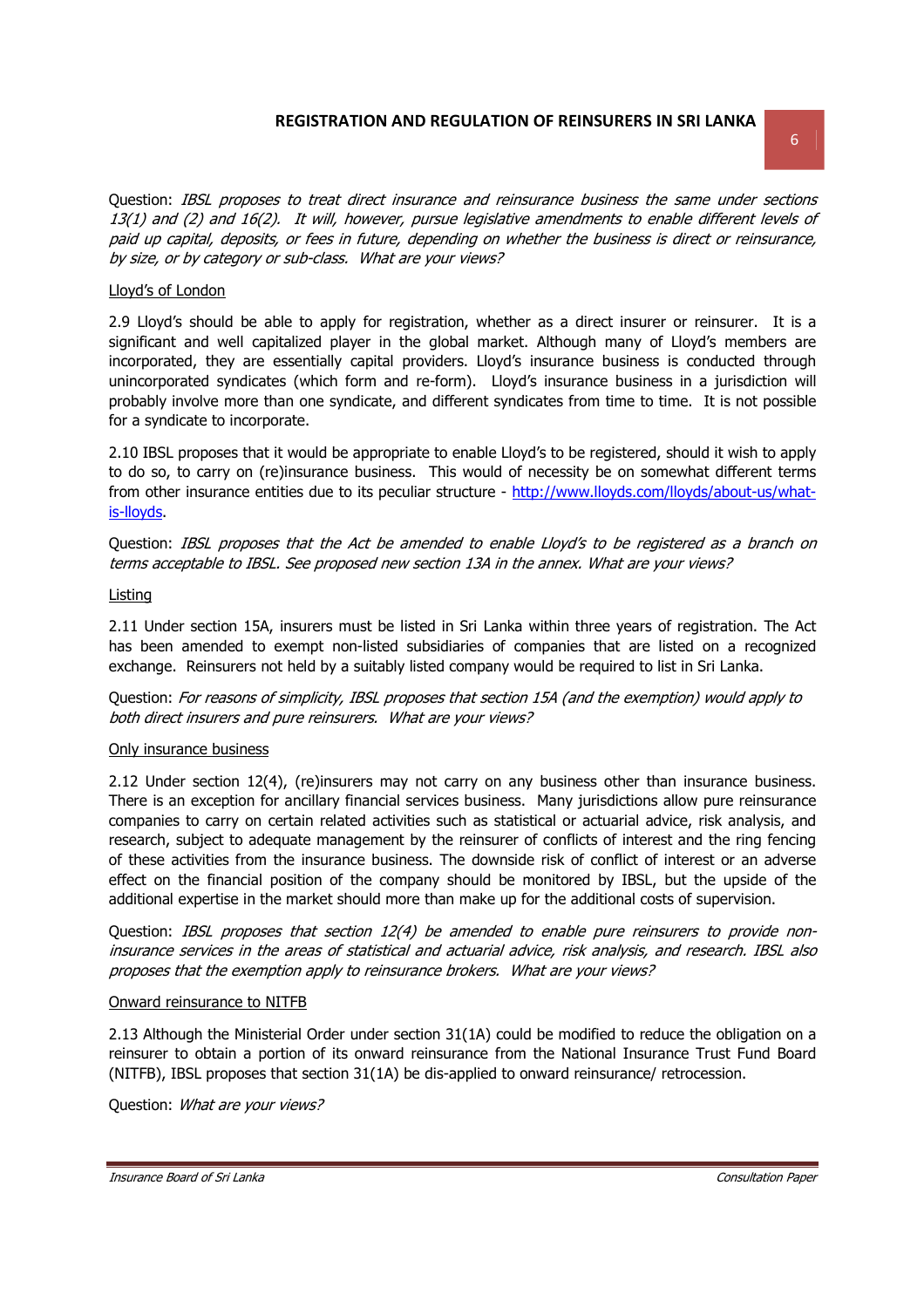## Filing policy forms

2.14 Section 37 requires (re)insurers to file their policy forms with the Board. This requirement is not risk based. In addition, conduct requirements of this sort are not usually appropriate for reinsurance business because the parties can usually be expected to take care of themselves. IBSL proposes that section 37 be amended so as not to require the automatic filing of reinsurance policy forms.

2.15 Taking a risk based approach, IBSL may in any event require reinsurance policies to be provided when this appears to be justified in any particular case, and may require the amendment of policies. IBSL also has the power to make rules in this area under section 13(1) to deal with any market problems that may become apparent in the future. (See also IBSL's proposed rules below which would be implemented as part of IBSL's Risk Based Supervision regime.)

Question: What are your views on dis-applying section 37 to reinsurance policy forms?

## Filing onward reinsurance contracts

2.16 Similarly, section 50 requires all (re)insurers to file certified copies of their onward reinsurance contracts. This requirement is not risk based. IBSL proposes that section 50 be dis-applied to retrocession.

Question: What are your views on dis-applying section 50(1) to retrocession?

### Other minor matters

2.17 Section 31(1) allows insurers to reinsure only with other "insurers" (ie, insurance companies registered under the Act). IBSL proposes that this section be amended to make clear that (re)insurers may reinsure with companies that are not registered under the Act (subject to regulatory requirements).

2.18 Section 101(1) allows (re)insurers to place reinsurance business with an insurance company that is not registered under the Act. In other words, insurers can reinsure (or retrocede) with a reinsurance company that is not carrying on business in Sri Lanka. However, section 114(2)(a) deems a person who issues etc a policy to a person in Sri Lanka (including a (re)insurer) to be carrying on insurance business in Sri Lanka. These provisions contradict one another. IBSL proposes that reinsurance be expressly excluded from section  $114(2)(a)$ , and that it be made clear that section  $114(2)(a)$  is subject to section 101(1).

2.19 Section 34 imposes limits on the insurance business that (re)insurers may accept. Reinsurers will wish to be able to accept some business from overseas (re)insurance companies and should probably do so to diversify. We have concluded that section 34 would permit the acceptance of reinsurance from insurance and reinsurance companies outside Sri Lanka, whether or not the risks are situated in Sri Lanka.

Question: Should IBSL be proposing any other legislative changes?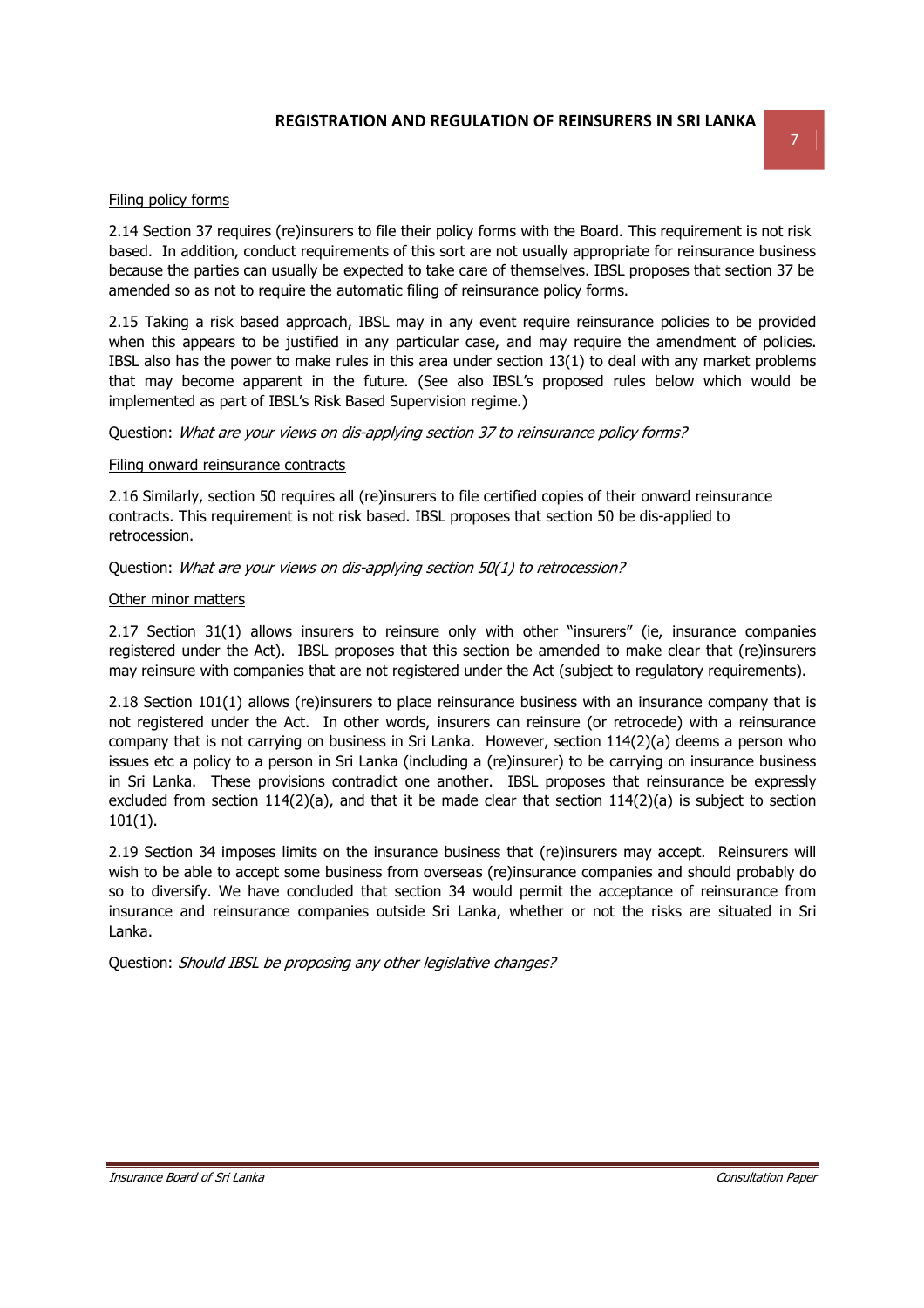#### **Other proposals**

### Subordinate legislation

3.1 If reinsurers cover risks situated outside Sri Lanka or carry on business outside Sri Lanka, whether via a branch in another jurisdiction or not, they may be required to keep assets to cover liabilities in that jurisdiction. Reinsurers can apply for permission to keep assets outside Sri Lanka under section 25(3) of the Act, but it may be appropriate to dis-apply or reduce the prescribed limits in regulation 4 of the Insurance Board Regulations 2005.

#### Question: What are your views?

3.2 Regulations 29 – 31 of the Control of Insurance (Miscellaneous Provisions) Regulations 1987 will be repealed (and will no longer be an issue in this context).

#### RBC Rules

3.3 Under the proposed Risk Based Capital (RBC) Rules, newly licensed reinsurers will be required to comply immediately. Broadly there are 3 options here. Some jurisdictions do not impose capital adequacy requirements on pure reinsurance companies at all. (IBSL does not consider this to be acceptable in Sri Lanka.) Some impose only high level requirements for adequate financial resources, risk management, and so on (subject to regulatory supervision and additional requirements at the firm level). Others apply their more detailed solvency requirements equally to direct insurance companies and pure reinsurance companies (and to direct and reinsurance business), with some very limited exceptions.

3.4 As the IAIS notes, in setting solvency requirements, regulators should take into account the risk profiles of insurance companies, including the volume of business and degree of diversification. The higher a company's sensitivity to risk, the greater the need for it to have strong risk management practices and sufficient capital. Significant risks faced by reinsurance companies include underwriting (including accumulations and geographical concentration), retrocession, investment (including liquidity and currency matching), taxation and, for companies in a group, group risk. Since reinsurance companies' operating results are also potentially more volatile than those of direct insurance companies, especially if they are covering eg catastrophe or long-tail risks, they must hold capital adequate to cover the risks inherent in this type of business and sufficient to be able to withstand extreme but plausible loss scenarios.

3.5 Having said that, reinsurance companies are often very sophisticated and well able to use dynamic financial analysis tools to more reliably determine the amount of economic capital they need. Also, if the company is a subsidiary in an insurance group, IBSL may to a greater or lesser extent be able to take into account the oversight of the home state regulator of the group.

3.6 All of this supports an argument for high level capital adequacy requirements. Having said that, well managed reinsurers should have no difficulty complying with the detailed requirements of the RBC Rules. Full compliance with solvency requirements is also generally expected under the IAIS Insurance Core Principals, in part to maintain a level playing field with direct insurance companies that also carry on reinsurance business.

3.7 IBSL proposes to take the more prudent approach and does not intend to dis-apply the minimum requirements in the RBC Rules to reinsurance business. Proportional and non- proportional business should be reported separately. Initially, if reinsurers have some contracts that are not clearly attributable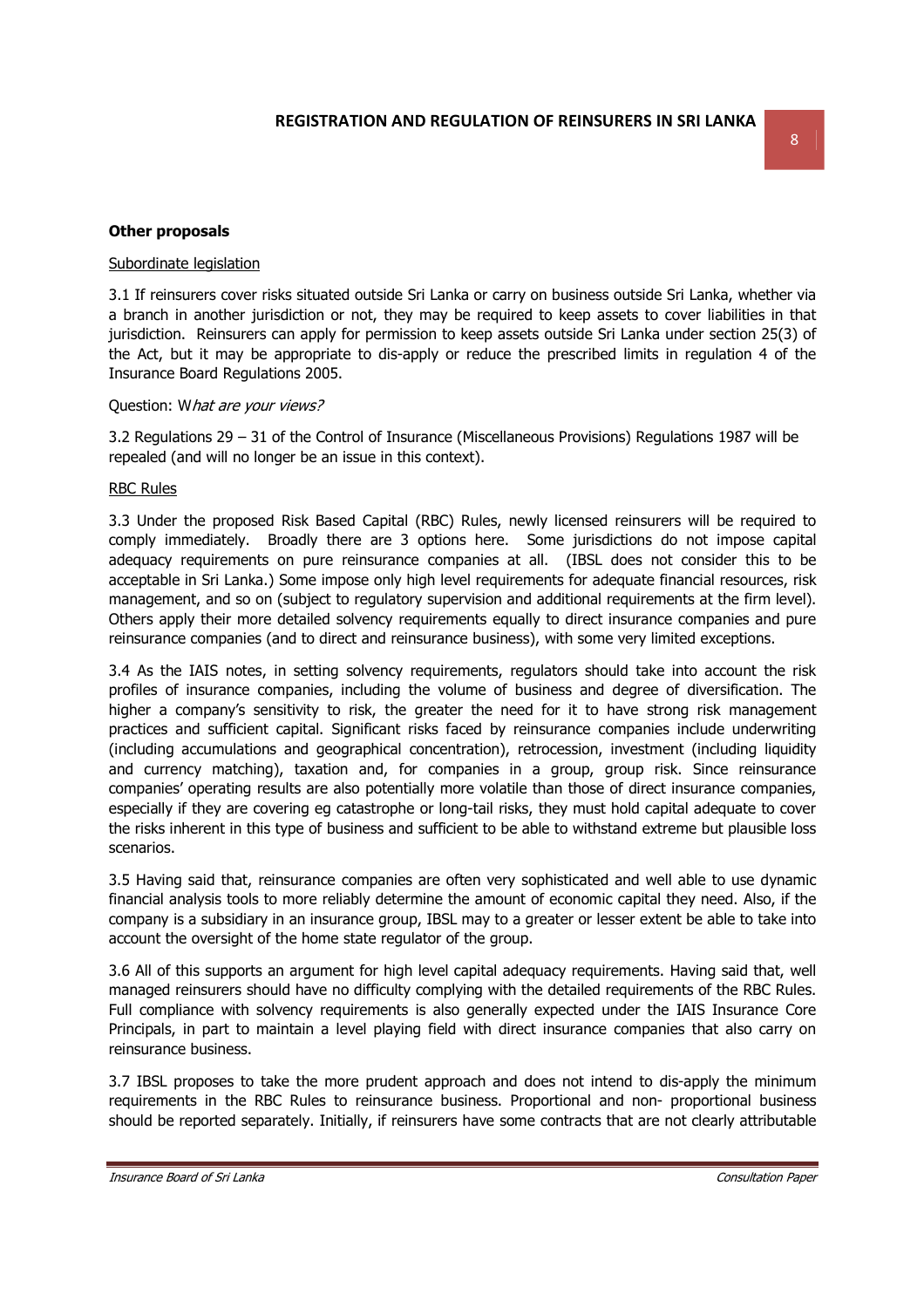to particular sub-classes or categories of business so that it is not clear which liability factor should be used, IBSL may accept a "best endeavours" effort from the actuaries. If the amount of liabilities subject to best endeavours is material, then IBSL will consider amending this aspect of the RBC Rules. (For assets etc, the application should be identical.)

Question: What are your views on the application of the RBC Rules to reinsurers?

#### Other rules

3.8 Individuals holding key positions should be demonstrably competent to perform the roles with integrity and, to the extent reasonably possible, not be in a conflict of interest position (or at least be able adequately to manage any potential conflicts).

3.9 In addition to a rule on "fit and proper", IBSL proposes to make high level rules under section 13(1)(e) setting out principles based, outcomes focused requirements for effective governance, and adequate risk management and systems and controls **for both direct insurers and reinsurers**. Please see the proposed rules in the annex.

Question: What are your views on the proposed rules?

### Investments – Determination  $#1$

3.10 Reinsurers' investment strategies are likely to be somewhat different from, and perhaps more complex than, those of direct insurers. IBSL will expect to receive and review reinsurers' investment strategy and plan every year and will consider applications from reinsurers to invest in assets other than those listed in Determination #1.

3.11 IBSL does not propose to amend Determination #1, other than to make the amendments needed to bring the Determination into line with the RBC Framework/ Rules.

#### Accounts and reporting requirements

3.12 IBSL imposes requirements for accounts and reporting under sections 47 to 49 of the Act. IBSL may require additional reporting for reinsurance business.

#### Application form for registration

3.13 Subject to any changes to the Act mentioned above, the application form for insurance companies requires few changes for reinsurance business although additional questions will be asked and material requested in the Licensing Guide to be issued in due course. Regardless of what is in the form, IBSL will always wish to understand fully the prospective (re)insurer's business plan, how it is to be capitalised, who are its senior managers, other key personnel, controllers, officers and directors, and how it will be operated and governed (including risk management, internal and external audit, actuarial support, systems and controls, compliance, investment management, underwriting, claims, reinsurance, and so on). To the extent that information is not supplied or not fully supplied with the form, IBSL may ask for additional information under section 14(j) of the Act.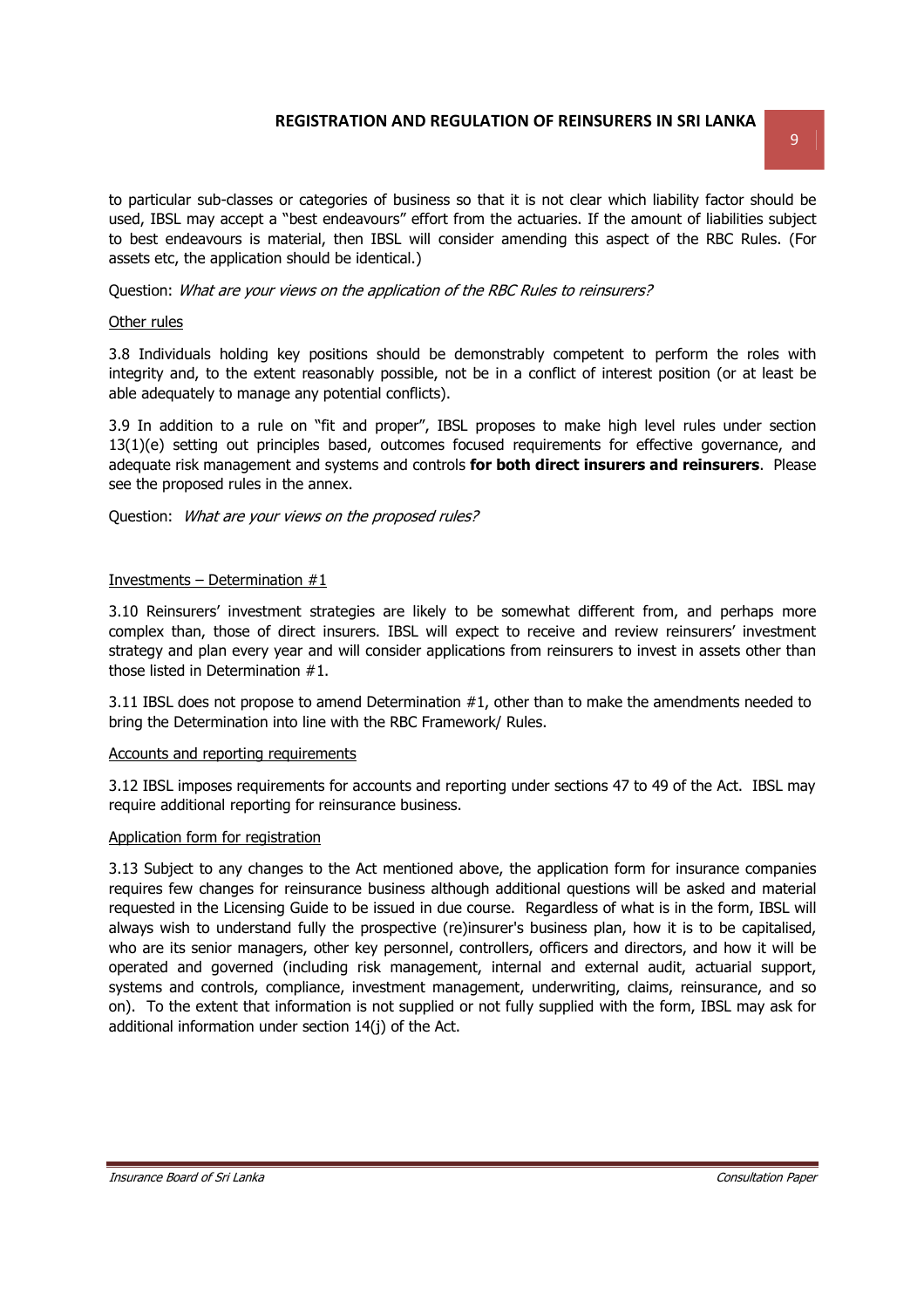## **Annexure:**

## **Proposed Legislative Changes and Rules**

- changes underlined, deletions marked …

Regulation of Insurance Industry Act, No.43 of 2000 (as amended)

## Section 12(2A)

Notwithstanding subsection (2), the Board may permit reinsurers [or providers of micro-insurance] to carry on both general insurance business and long term insurance business, or (on application) so determine in a specific case, subject to the terms and conditions the Board may specify.

## Section 12(4)

A person registered under subsection (1) shall not carry on any form of business other than insurance business:

Provided that, a person may with the prior written approval of the Board, carry on any financial services business which is ancillary or associated with the insurance business for which a registration is obtained under this Act or, in the case of pure reinsurers and reinsurance brokers, carry on related activities such as statistical or actuarial advice, risk analysis, and research, subject to the terms and conditions the Board may specify.

## Section 13(2)

For the purpose of paragraphs (b), (c) and (d) of subsection (1), different amounts may be prescribed for different classes of insurance business, for different categories or sub-classes of insurance business, for direct insurance business and reinsurance business, and for different sizes of insurance business.

Section 16(2)

The Board may prescribe different amounts as annual fee in respect of different classes of insurance business, of different categories or sub-classes of insurance business, of direct insurance business and reinsurance business, and of different sizes of insurance business.

## Section 13A (branches)

(1) Notwithstanding sections 12(2), 13(1)(a), (b), and (bb), 15A, and [sections 52 and 53 incorporated by Act No 03 of 2011], subject to (3) and (4), the Board may register [Lloyd's of London] [an association of underwriters] or a reinsurance company to carry on insurance business in Sri Lanka through a branch office in Sri Lanka.

Insurance Board of Sri Lanka Consultation Paper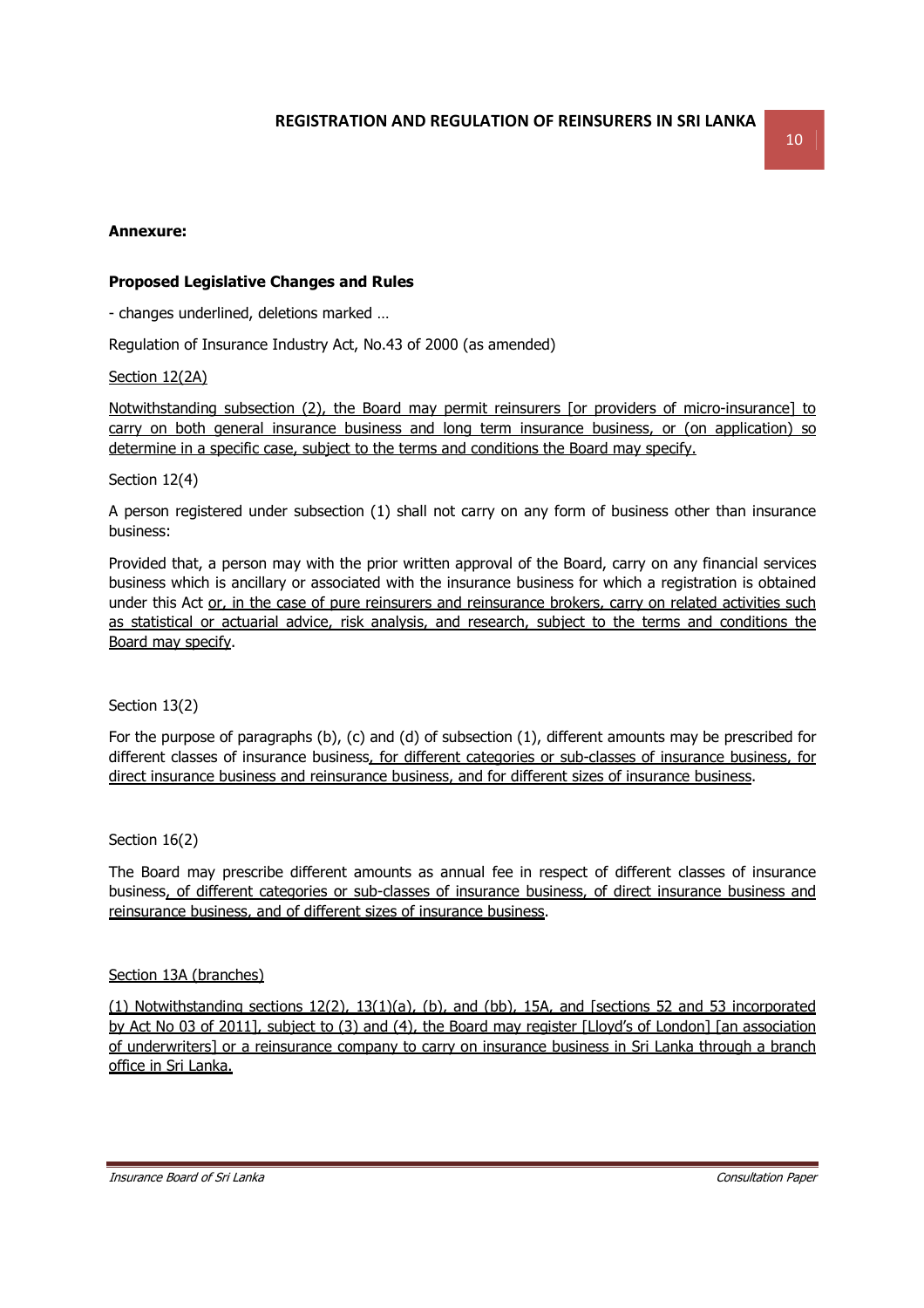(2) Notwithstanding section 14(1), an application for registration by an association of underwriters shall be accompanied by evidence of payment of the prescribed fee and the following:

(a) a copy of its statute or deed of association;

(b) a certificate that:

 (i) the law of the country in which it is constituted provides for the regulation of its insurance business, and

(ii) the association is operating in accordance with that law;

(c) the address of the principal office in Sri Lanka and the name of the principal officer;

(d) the name and address of the insurance agents and insurance brokers through which insurance may be placed in Sri Lanka;

(e) a business plan for a period of three years; and

(f) any further documents and information the Board may require.

(3) If the Board is satisfied that:

(a) the association or reinsurance company (as the case may be) is likely to be able to comply with the requirements of and under this Act;

(b) the insurance business is financially sound and will be managed in a prudent manner by persons who are fit and proper; and

(c) the association or company has made the deposit required by section  $13(1)(c)$ ,

the Board may register the association or company, subject to the terms and conditions the Board may specify.

(4) The Board may exempt the association or company from any requirement in or under the Act that it considers cannot realistically be applied or that it considers would be unduly onerous, taking into account the unique features of the association or branch business, subject to the terms and conditions the Board may specify.

Section 31(1)

An insurer may, subject to such terms and conditions that may be specified by the Board in order to ensure that the interests of policy holders and the insurers are adequately safeguarded, reinsure with any other insurer or insurance company in or outside Sri Lanka, any liability arising out of any contract or policy of insurance, effected or issued by the first- mentioned insurer.

Section 31(1A)

Every insurer who reinsures shall be required to reinsure with the National Insurance Trust Fund Board established by the National Insurance Trust Fund Act, No. 28 of 2006, a percentage not exceeding fifty per-centum as shall be determined by the Minister by Order published in the Gazette, of the liability sought to be reinsured. This subsection does not apply to retrocession.

Section 37(1)

Insurance Board of Sri Lanka Consultation Paper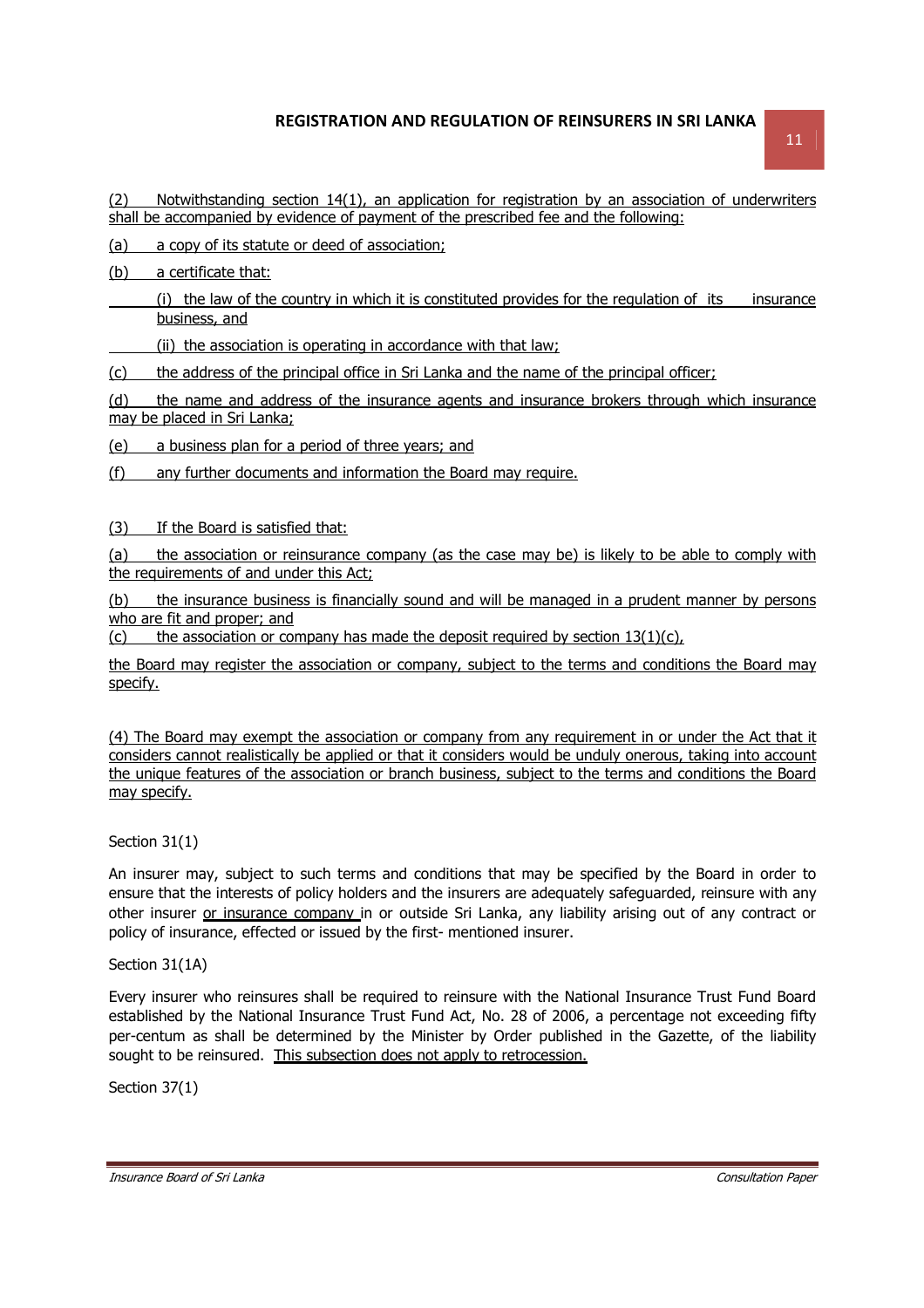For the purpose of examining whether the interests of policy holders are being adequately safeguarded every insurer shall be required to file with the Board:-

(a) all policy forms to be issued by such insurer, other than reinsurance policies, prior to ... issue;

(b) any amendments to be made to any such policy forms already issued; and

(c) where required to do so by a notice in writing, copies of any policy forms already issued.

Section 50

(1) Every insurer shall from time to time furnish the Board with certified copies of its reinsurance treaties ..., contracts and arrangements (except retrocession) relating to any class of insurance business transacted by such insurer in Sri Lanka:

Provided that certified copies of such reinsurance treaties, contracts and arrangements as are in force on the appointed date, shall be furnished not later than three months after the appointed date.

(2) The Board shall have the power to review all reinsurance treaties, contracts and arrangements furnished to it ..., for the purpose of determining whether such treaty, contract or arrangement is in any way detrimental, to the interest of the insurer, the insured or to the development of the insurance industry or to the national interest. Where the Board is of the view that the interests of the insurers and the public are not adequately safeguarded, the Board shall have the power to recommend any amendments that it considers necessary for the development of the insurance industry.

Section 101(1)

No person in Sri Lanka, shall without the prior written approval of the Board, directly or indirectly place any insurance business with an insurance company not registered under this Act, except in relation to reinsurance business.

Section 114(1)

"broker" means an insurance broker … who functions as an intermediary for the placing of insurance business for or on behalf of an insurer, a policy holder or a proposer for insurance or reinsurance, with an insurer or insurance company, in expectation of a payment by way of brokerage or a commission;

["micro-insurance" means insurance that is accessed by or accessible to the poor;]

Section 114(2)(a)

For the purposes of this Act, a person shall be deemed to carry on or transact insurance business of any class in Sri Lanka, if such person-

(a) issues, or undertakes liability under, any policy or contract of insurance of that class, other than a contract of reinsurance or a policy approved under section 101(1), to or with a person for the time being in Sri Lanka; or

## **Proposed new Rules – Principles for Insurers**

Made under section 13(1)(e)

1. An insurer must conduct its business with integrity.